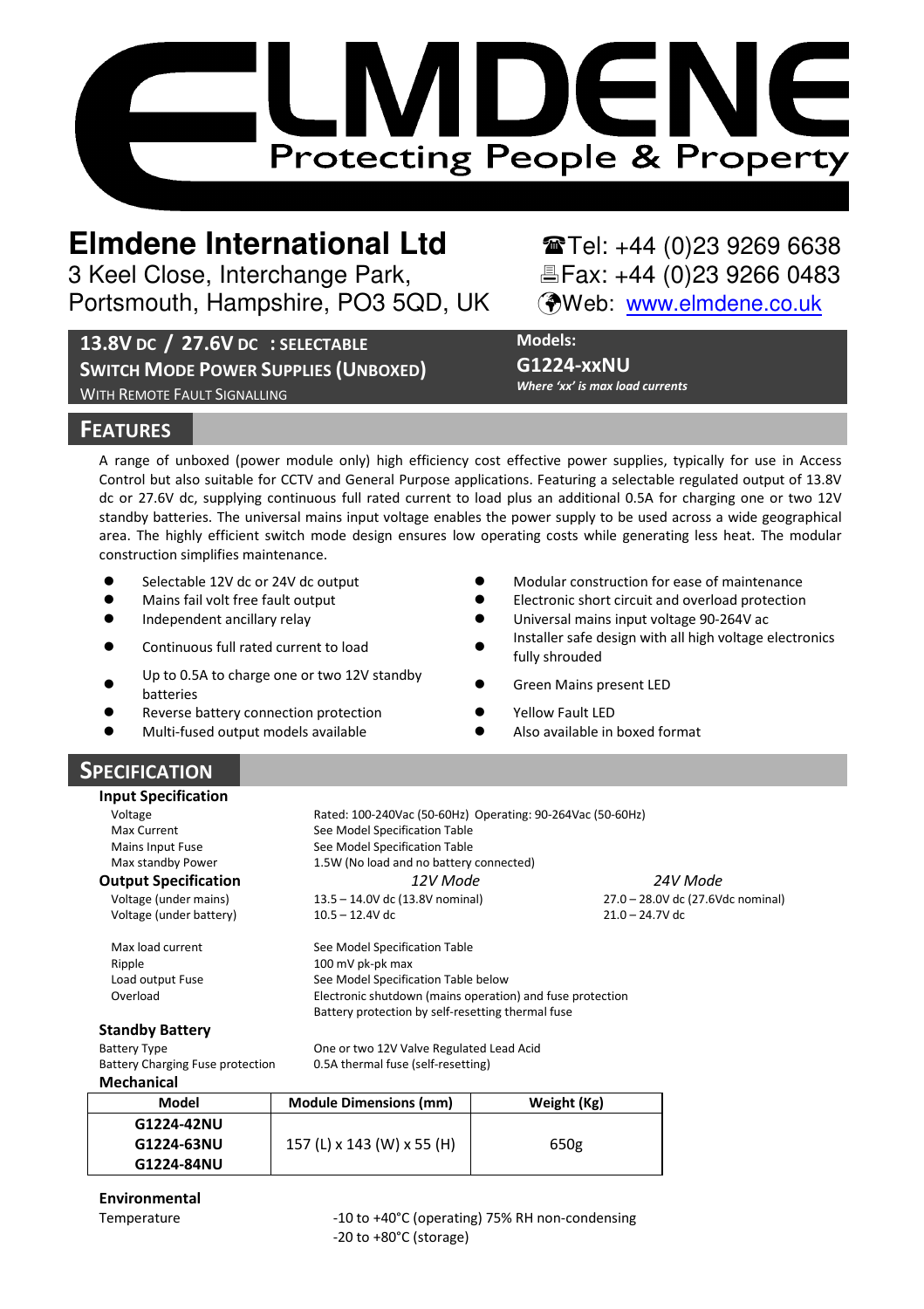



BATT +, - Connection to standby battery. Use cables provided

Note: Observe polarity

| Note: Observe polarity |  |
|------------------------|--|

Mains Fail COM, N/O, N/C Mains fail relay contacts. COM connects to N/O when mains on, COM connects to N/C when mains off. Contact rating is 30V, 0.5A

0V, 12V, 24V, COM, N/O, N/C Ancillary relay. Relay available for installer use. For 12V, coil fed through 0V and 12V. For 24V, coil fed through 0V and 24V. Contact rating is 30V, 5A

# INSTALLATION INSTRUCTIONS

This unit is only suitable for installation as permanently connected equipment. This PSU is NOT SUITABLE for external installation. This unit must be fed from a mains power source having a separate (approved) disconnect device and fitted with a fuse or other over-current protection device rated at 3A maximum. Ensure that the disconnect device used has appropriate earth fault protection to the applicable standard. EQUIPMENT MUST BE EARTHED. Before installation, ensure that external disconnect device is OFF. The PSU should be installed according to all relevant safety regulations applicable to the application.

#### Module Enclosure & Mounting

This power supply module has high voltage present and is for use by Service Personnel only. This power supply module MUST be securely mounted within a robust enclosure having suitable means to prevent unintentional access to the module. Suitable notices must be affixed to the outside of the enclosure to warn of high voltages present internally.

#### Mounting

- 1) Mount securely in correct orientation allowing minimum clearance of 20mm all round see diagram below.
- 2) The module can be mounted by using appropriate screw fixings on the three available mounting points.

### Mains Power Up

- 1) Attach correctly rated mains cable (minimum 0.5mm $^2$  [3A], 300/500Vac). Fasten with cable ties.
- 2) Select required output voltage using PCB switch: 13.8V dc (12V battery) or 27.6V dc (2 x 12V batteries)

Note: Only select/change voltage output with unit powered down (mains and battery).

3) Apply mains power. Check for 13.8V or 27.6V dc on load outputs. Check Green Mains LED is ON.

4) Disconnect mains power.

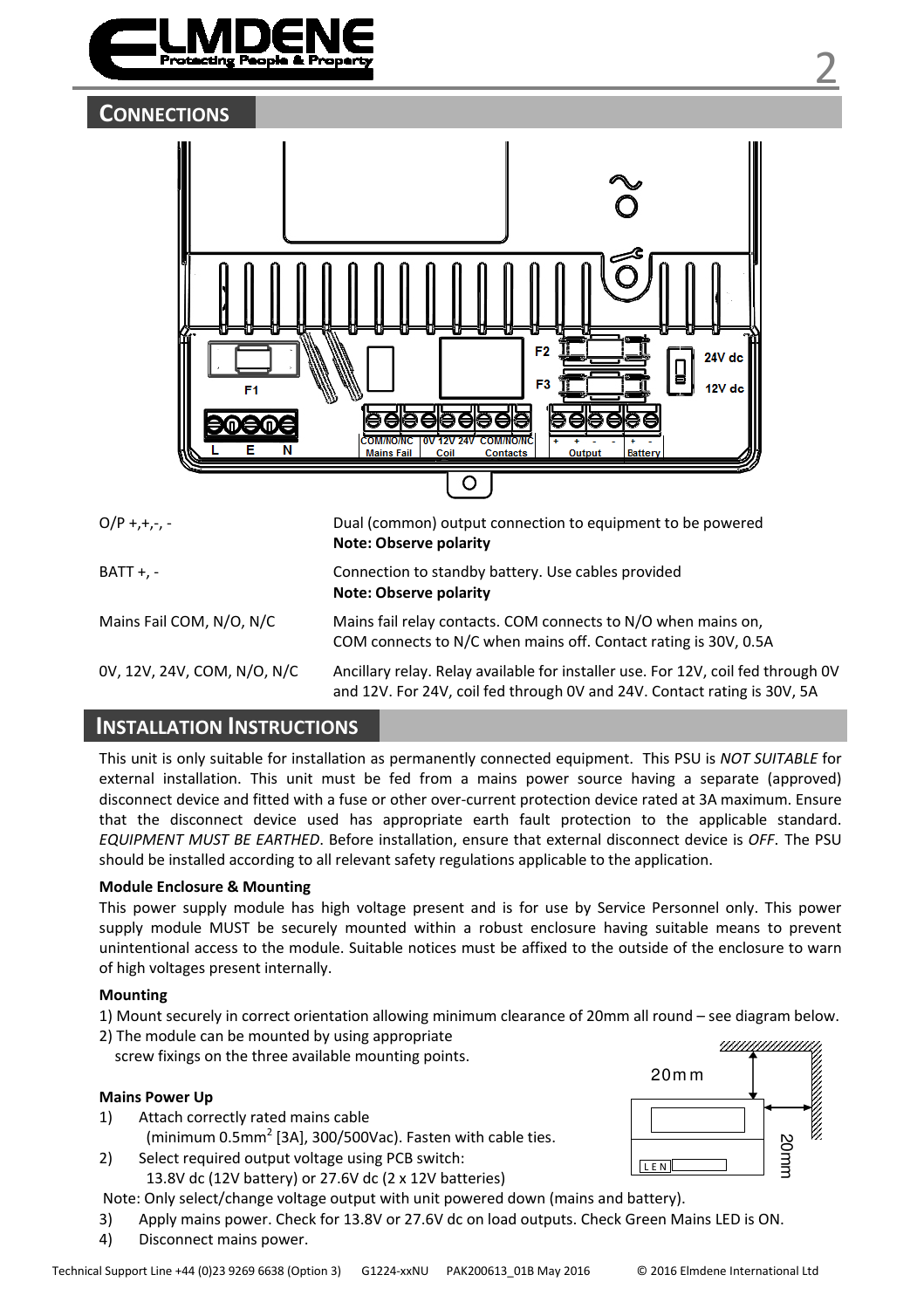

#### Load Output

- 5) Attach correctly rated load cable and fasten using cable ties. Note polarity. Ensure rated load voltage is the same as supply is set to.
- 6) Apply mains power. Check Green Mains LED is ON and output is healthy before connecting load.
- 7) Connect and verify load is operating correctly.
- 8) Disconnect mains power.

#### Standby Battery

- 9) Ensure a single 12V battery is used for 12V operation, and two 12V batteries in series for 24V.
- 10) Attach supplied battery cables to terminal block and batteries. NOTE: If in 24V mode, ensure correct polarity of battery connections: Red lead to +ve of battery 1, Black lead to -ve of battery 2. Connect -ve of battery 1 to +ve of battery 2 using short link lead
- 11) Position batteries to avoid lid fixing screw.
- 12) Apply mains power. Check Green Mains LED is ON.
- 13) Check there is no fault indication on Yellow Fault LED.
- 14) Disconnect mains power. Check that the batteries continue to supply the load. Check Green Mains LED is OFF and Mains Fail relay operated.

NOTE: Batteries must have sufficient charge to supply the load

- 15) Reconnect mains power. Check Green Mains LED is ON and Mains Fail relay showing healthy.
- 16) Remove Output fuse (F3) and check Yellow Fault LED is ON.
- 17) Replace Output fuse, and remove PSU protection fuse (F2). Check Yellow Fault LED is ON.
- 18) Replace PSU protection fuse (F2). Check Yellow Fault LED is OFF.
- 19) Test operation of Ancillary relay as required.

## MODEL SPECIFICATION TABLE

|                                     | G1224-42N          | G1224-63N                                    | G1224-84N    |
|-------------------------------------|--------------------|----------------------------------------------|--------------|
| Output Current (13.8V dc)           | 4A                 | 6A                                           | 8A           |
| Output Current (27.6V dc)           | 2A                 | 3A                                           | 4A           |
| <b>Battery Charge Current</b>       | 0.5A               | 0.5A                                         | 0.5A         |
| Mains LED (Green)                   |                    |                                              |              |
| Fault LED (Yellow)                  |                    |                                              |              |
| Max Mains Input Current (at 90V ac) | 1.5A               | 2.0A                                         | 2.0A         |
| Mains Input Fuse (20mm HRC)         | T <sub>2.0</sub> A | T3.15A                                       | T3.15A       |
| F3 - Output Fuse (20mm)             | F4.0A              | F6.3A                                        | <b>F8.0A</b> |
| F2 - PSU Protection Fuse (20mm)     | F2.0A              | F3.15A                                       | F4.0A        |
| <b>Battery Fuse</b>                 |                    | PTC (self-resetting) fuse - Internal to unit |              |

# OPERATING INSTRUCTIONS

This unit is intended for use by Service Personnel only - There are NO USER SERVICEABLE parts inside. The Green Mains LED will be illuminated whilst the mains supply is present. In the event of a fault condition, the Yellow Fault LED will be illuminated.

## **MAINTENANCE**

There is no regular maintenance required of the PSU other than periodic testing and replacement of the standby batteries. Reference should be made to the battery manufacturer's documentation to determine typical/expected battery life with a view to periodic replacement of the battery.

If the output of the PSU fails the cause of the failure should be investigated e.g. short circuit load. The fault should be rectified before restoring power to the PSU. The Output (F3) or PSU Protection (F2) fuses may need to be replaced. Ensure the correct fuse rating and type is used.

| <b>LOCAL INDICATORS</b>   |                                                                        |
|---------------------------|------------------------------------------------------------------------|
| MAINS LED (Green)         | Mains present                                                          |
| <b>FAULT LED (Yellow)</b> | Fault present: Output fuse fail or Supply fuse fail (requires load and |
|                           | battery to be connected); battery shorted, reversed, or low voltage.   |